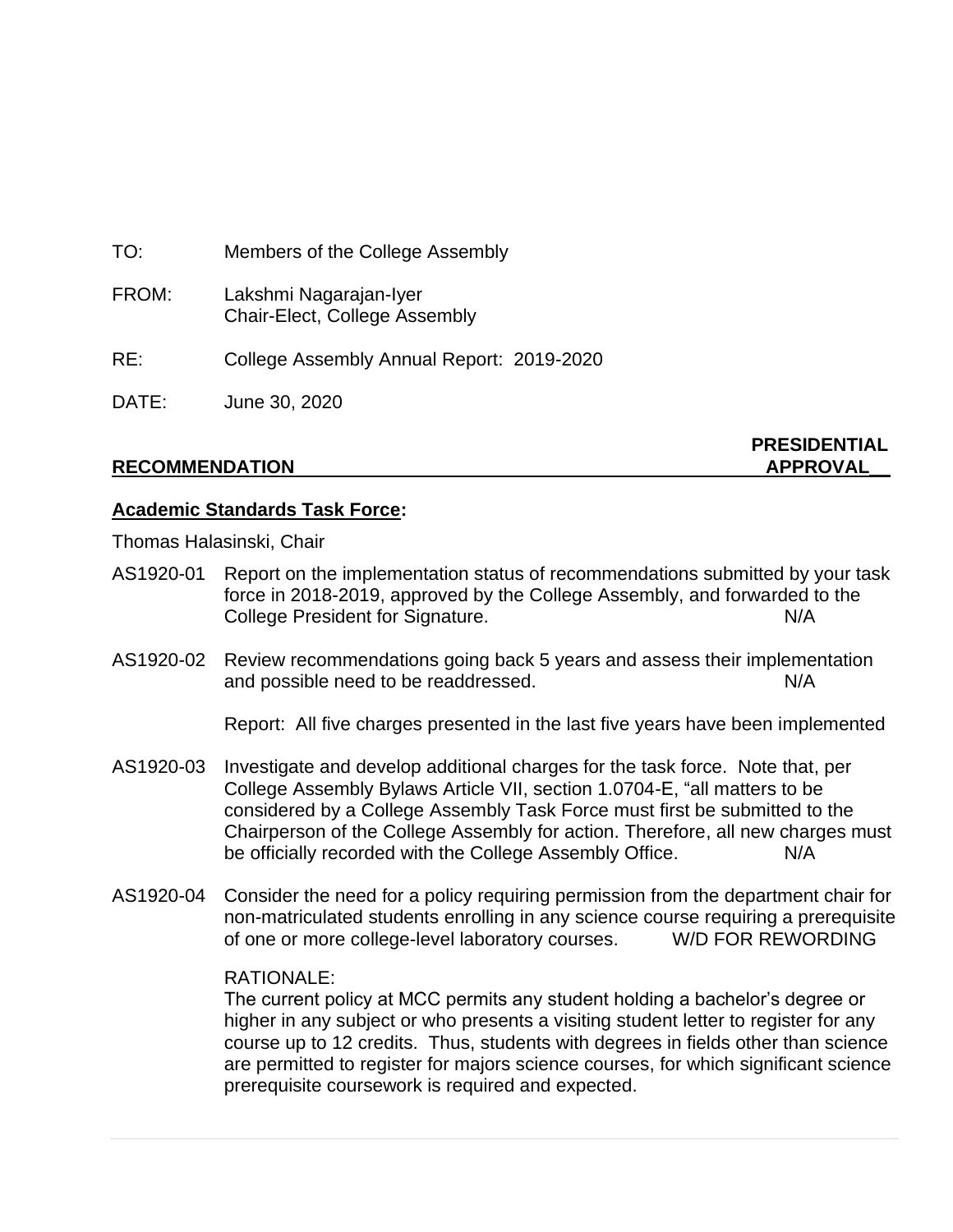In recent years, an increasing number of students with non-science degrees are returning to complete courses necessary to apply to schools of allied health for nursing, physician assistant, etc. One of the required courses is microbiology, for which MCC offers two levels: BIO211 for allied health and BIO221 for science transfer majors.

The prerequisites required for BIO211 are only high school biology and chemistry, therefore, time is built into the course for review of fundamental principles and skills in both lecture and lab. Conversely, the prerequisites for BIO221 are completion of college-level biology and chemistry. These courses cover many more specific skills that are necessary to safely handle materials and equipment used in more advanced science courses such as microbiology and organic chemistry, which is also occasionally required before applying to professional programs.

*Although BIO211 is the more appropriate course for most allied health programs, students often opt for BIO221 if they are unaware of the difference in courses or if desired BIO211 sections are closed. Since many of these students have never worked in a college laboratory, significant time is taken away from those students who are prepared when an instructor must explain and/or demonstrate basic skills. More importantly, permitting students with little to no prior laboratory experience to work with open flames and hot plates, handle strong acids and bases, use pipettes and other instruments for the first time, etc., presents a significant safety liability in any lab, but particularly in microbiology where potential pathogens are handled.*

## Report:

The Academic Standards Task Force has recommended that the charge be withdrawn and a new charge be submitted to the College Assembly office that includes students with bachelor's degrees.

Following a discussion with the authors of the charge in our monthly Task Force meeting, it was determined that the charge was meant to cover all students and not just non-matriculated students. While the rationale for the charge indicated the need for a policy concerning both "visiting students" and "students holding a bachelor's degree or higher", the charge only referred to "non-matriculated students". We have a population of matriculated students who also have bachelor's degrees and this group of students is not covered in the charge as currently written.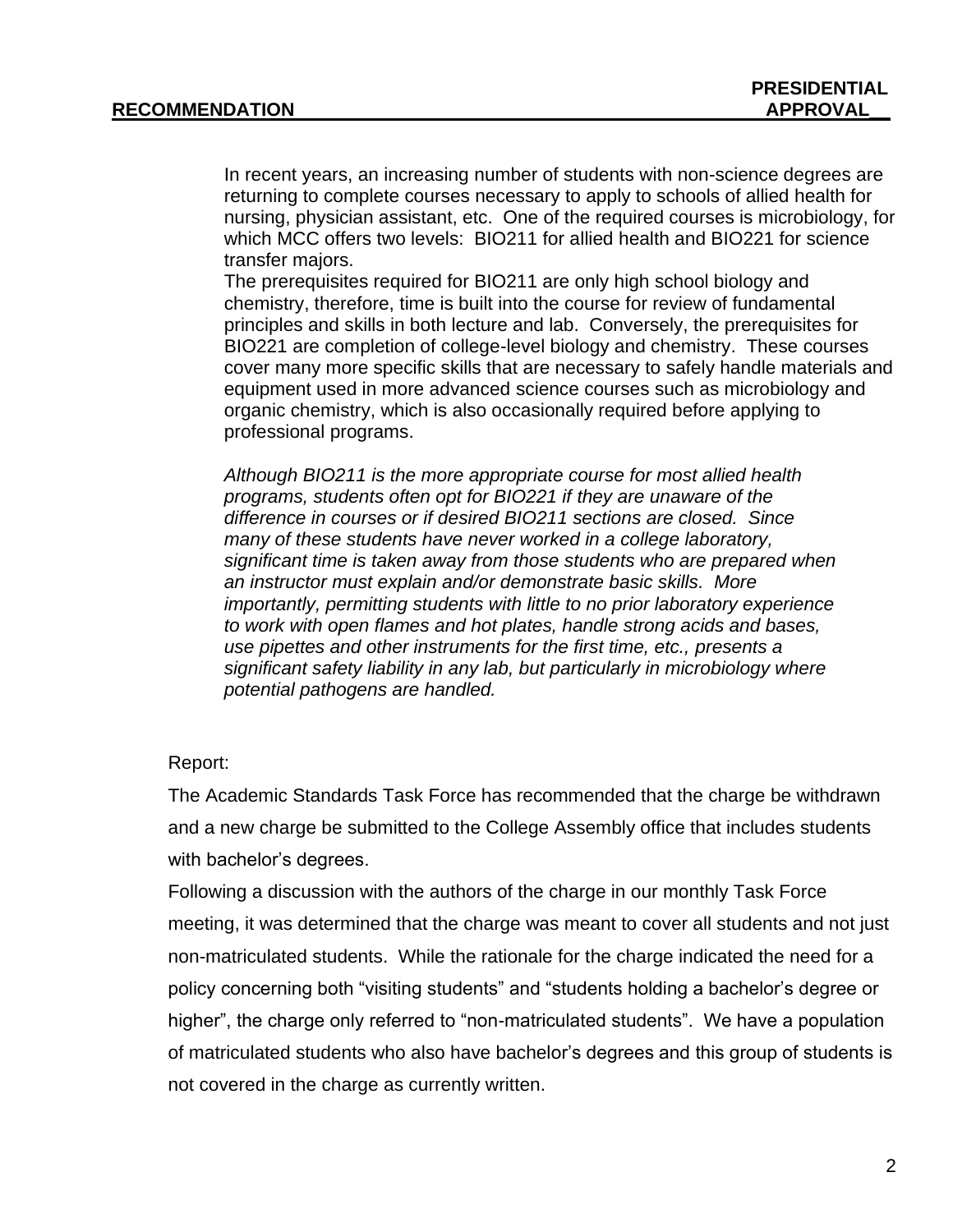As it is the intention to submit in the near future a new charge to the College Assembly, our Task Force is continuing to study the possible policy change. We are looking into the policies at other institutions as well as investigating the success rate of visiting students and students with bachelor's degrees in the BIO-211 and BIO-221 courses.

## AS1920-04 REVISED

All students enrolling in BIO 221 Microbiology, CHM 227 Organic Chemistry I Laboratory, or CHM 228 Organic Chemistry II Laboratory must provide evidence of completion of prerequisite requirements or obtain permission from the department chair. **3/11/20**

### Recommendation:

All students enrolling in BIO 221 - Microbiology, CHM 227 - Organic Chemistry I Laboratory or CHM 228 - Organic Chemistry II Laboratory must provide evidence of completion of prerequisite requirements or obtain permission from the department chair. Recommendation: The Academic Standards Task Force recommends that the policy change listed in the charge be accepted. Rationale: Ensuring the safety of all students, faculty and staff involved with our laboratory courses is the foremost motivation for the acceptance of the policy change. While there is time built into our lower level science laboratory courses (such as our general chemistry courses) to review safety protocols and standards, there is no time opportunity available in our higher-level laboratory courses for a similar review. Students with four-year non-science degrees have typically never worked in a college-level laboratory yet are currently allowed to register for higher level laboratory courses. Their lack of experience results in a potentially significant safety liability, particularly in our advanced science laboratory courses such as CHM 227- 228 and BIO 221. We note that there are similar policies at other County Colleges as the one listed in the charge.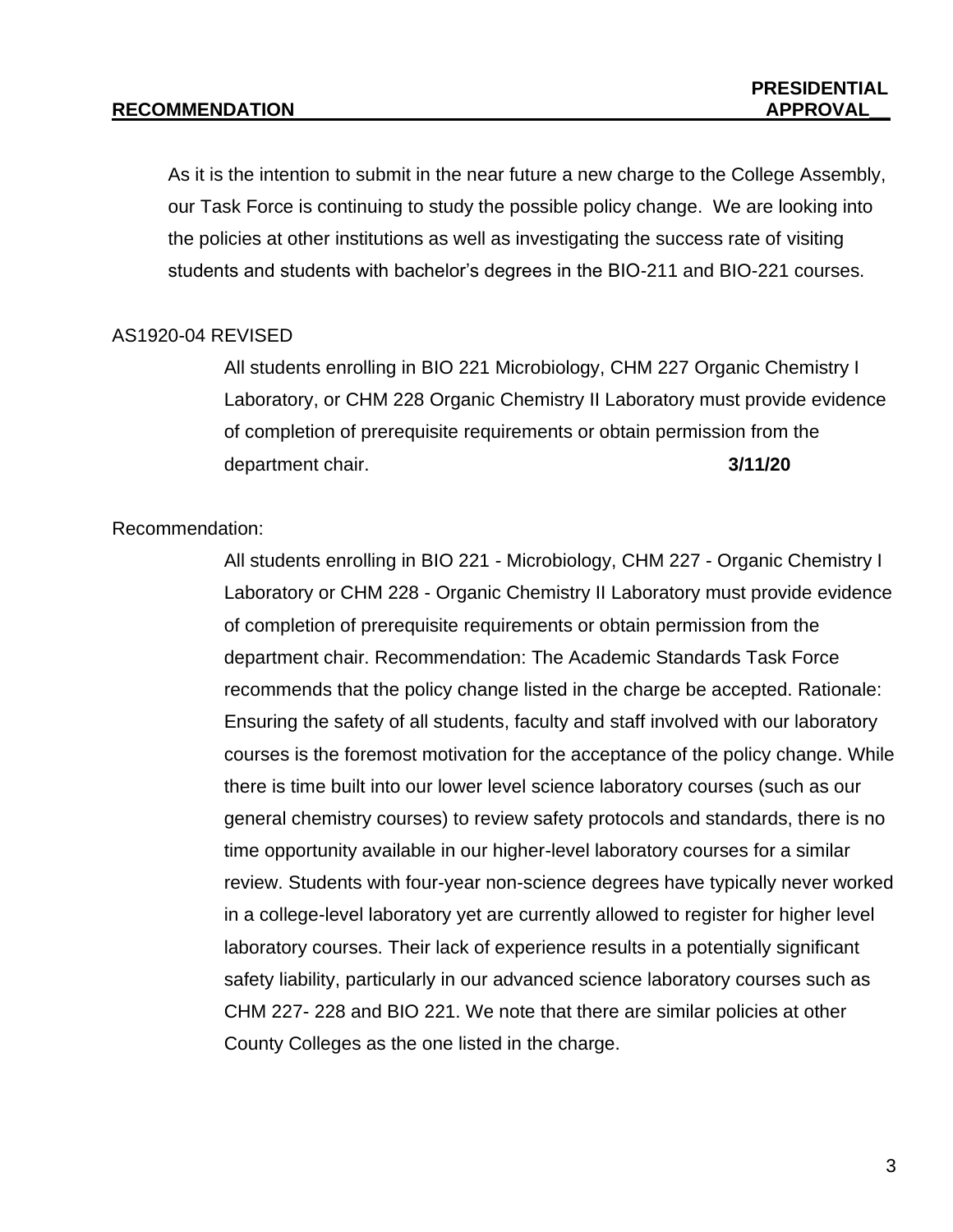Rationale: Currently visiting students are not required to provide proof of lab safety training. There have been 7 documented lab accidents in recent years across all areas of sciences (3 in Organics lab with visiting students), increasing concern for prevention. Other County Colleges surveyed, 9 replied: 5 enforce pre-requisites for all students, 2 allow a waiver, 2 do not enforce pre- pre-requisites. Rutgers enforces pre-requisites.

## **Accessibility for Persons with Disabilities Task Force:**

- Kathy Nagy, Co-Chair
- Melissa Ellis, Co-Chair
- AC1920-01 Report on the implementation status of recommendations submitted by your task force in 2018-2019, approved by the College Assembly, and forwarded to the College President for Signature. **N/A**
- AC1920-02 Review recommendations going back 5 years and assess their implementation and possible need to be readdressed. **N/A**
- AC1920-03 Investigate and develop additional charges for the task force. Note that, per College Assembly Bylaws Article VII, section 1.0704-E, "all matters to be considered by a College Assembly Task Force must first be submitted to the Chairperson of the College Assembly for action. Therefore, all new charges must be officially recorded with the College Assembly Office. **N/A**
- AC1920-04 Assess whether current web and online course accessibility meet the needs of persons with disabilities. **No Report**
- AC1920-05 Investigate the efficacy of the disability compliance process and education for new employee hires and determine areas in need of improvement.

## **No Report**

## **Bylaws Task Force:**

Gary Abbott, Chair

UNRESOLVED AS OF June 2019

BL1819-07 Review the membership distribution for College Assembly and Task Forces to ensure equitable and effective representation across the campus community. **2/19/20**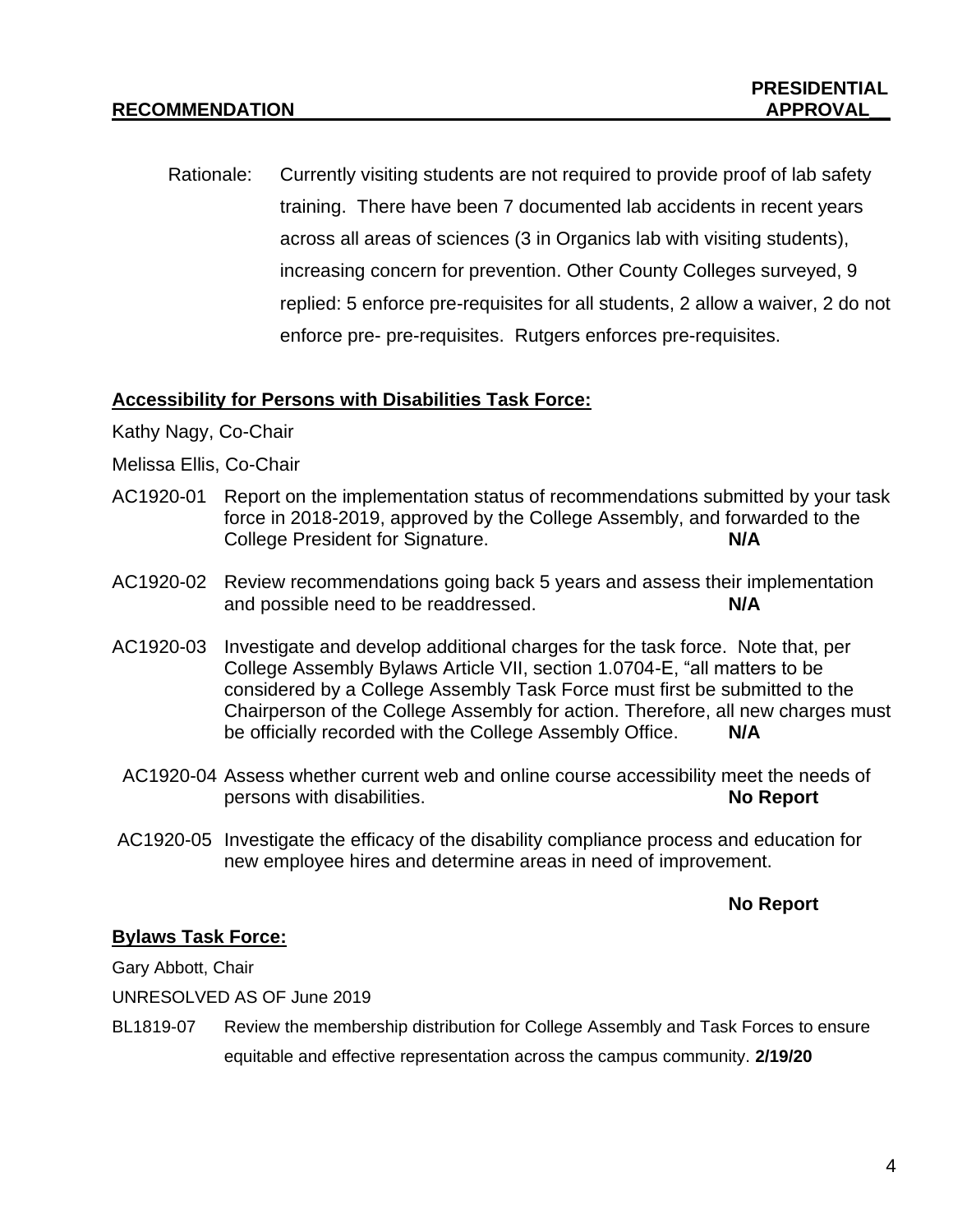Rationale: Some departments, such as Library Services, may be under represented.

### **RECOMMENDATION #1:**

To align with the current administration and faculty positions/titles, the Task Force recommends changes to Bylaws 1.0400 Article IV – Membership as follows:

| <b>FROM</b>                                                                                      | TΟ                                                                                                                                            |
|--------------------------------------------------------------------------------------------------|-----------------------------------------------------------------------------------------------------------------------------------------------|
| Assistant Deans/ Chairpersons/ Directors/<br>Administrators                                      | Assistant Deans/Chairpersons/Associate<br><b>Chairpersons/Directors/Assistant</b><br>Directors/Associate Directors/Administrators             |
| • At-Large, includes Directors and<br>Administrators not associated with the<br>above divisions. | • At-Large, includes Directors, Assistant<br>Directors, Associate Directors and<br>Administrators not associated with the<br>above divisions. |

RATIONALE: Due to the reorganization of positions, personnel changes and newly created positions, these additions more accurately reflect the current positions/titles on campus.

## **RECOMMENDATION #2:**

To align with the current administration and faculty positions/titles, the Bylaws Task Force recommends changes to Bylaws 1.0400 Article IV – Membership as follows:

Remove from the category of Faculty Representatives the positions of Directors and Administrators-at-Large not associated with the above divisions, and, add the position of Faculty-at-Large to this category.

| <b>FROM</b>                         |                                  |
|-------------------------------------|----------------------------------|
| <b>Faculty Representatives -</b>    | <b>Faculty Representatives -</b> |
| <b>Arts and Sciences</b>            | <b>Arts and Sciences</b>         |
| <b>Professional Studies</b>         | $\bullet$                        |
| $\bullet$                           | <b>Professional Studies</b>      |
| Directors and Administrators-at-    | $\bullet$                        |
| $\bullet$                           | Faculty-at-Large not associated  |
| Large not associated with the above | $\bullet$                        |
| divisions.                          | with the above divisions.        |

RATIONALE: There was a time at the college when a small group of administrators had faculty rank. Due to personnel changes over the past years, this designation is no longer applicable. However, there are currently non-teaching, faculty ranked positions on campus.

### **RECOMMENDATION #3:**

The Bylaws Task Force recommends to increase the number of members in the category of Adjunct Faculty Representatives in each academic division from one (1) member to two (2) members. As a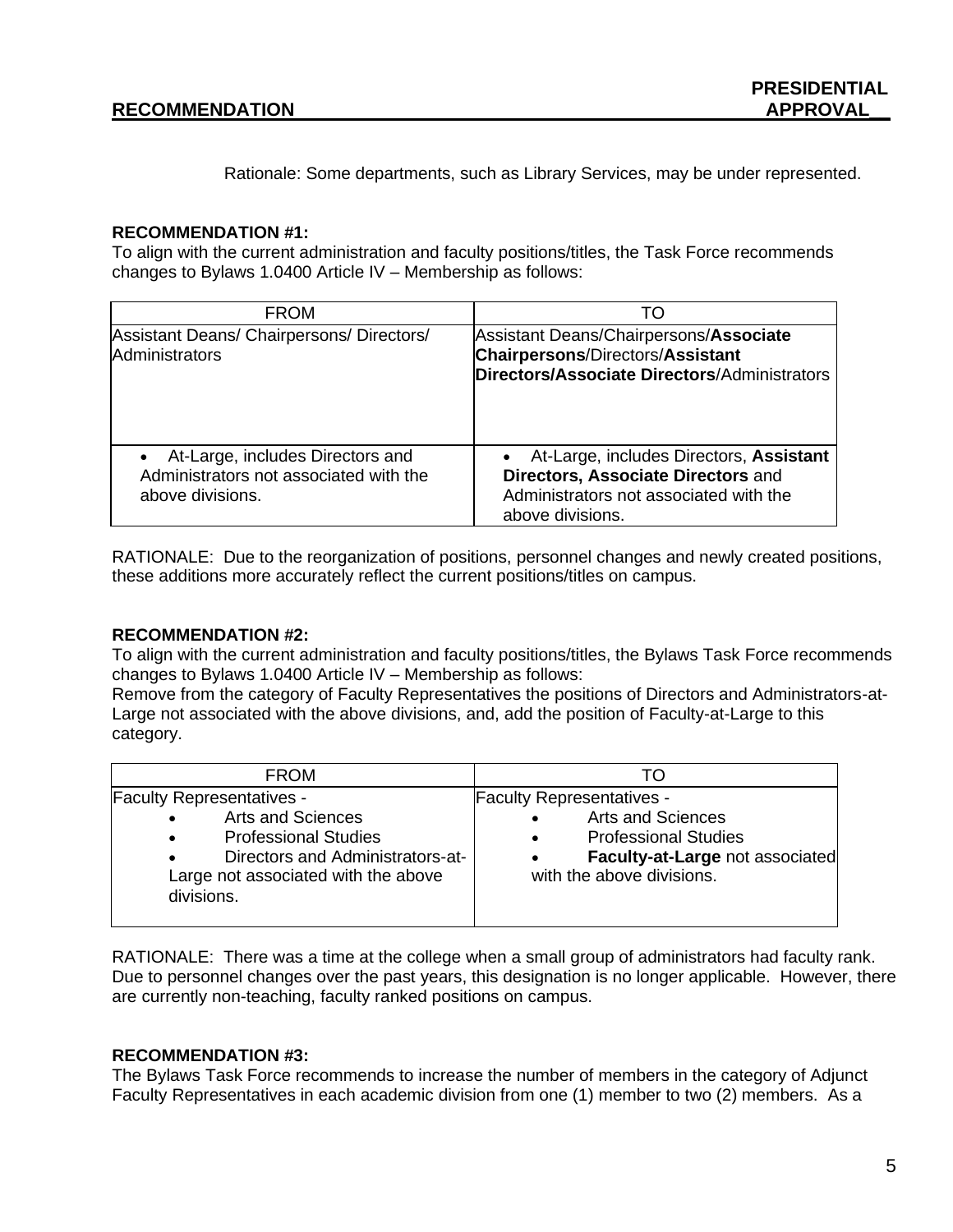result of this addition, the total membership in the College Assembly will increase to from 54 to 56 members. The membership category will now read:

| <b>FROM</b>                                                                                                       |                                                                                                      |
|-------------------------------------------------------------------------------------------------------------------|------------------------------------------------------------------------------------------------------|
| Adjunct Faculty Representatives -<br>Arts and Sciences1<br>$\bullet$<br><b>Professional Studies1</b><br>$\bullet$ | Adjunct Faculty Representatives -<br>Arts and Sciences2<br><b>Professional Studies2</b><br>$\bullet$ |

RATIONALE: The number of adjunct faculty has increased in recent years. This increase will better represent the increase in the adjunct faculty population in the total teaching faculty.

### **President's Response**

"I urge the College Assembly to amend its bylaws this year to reflect the recommended changes.  Please let HR Executive Director and me know if you need additional information about current positions/titles.

### 2019-2020 Charges

- BL1920-01 Report on the implementation status of recommendations submitted by your task force in 2018-2019, approved by the College Assembly, and forwarded to the College President for Signature. **N/A**
- BL1920-02 Investigate and develop additional charges for the task force. Note that, per College Assembly Bylaws Article VII, section 1.0704-E, "all matters to be considered by a College Assembly Task Force must first be submitted to the Chairperson of the College Assembly for action. Therefore, all new charges must be officially recorded with the College Assembly Office. **N/A**
- BLI920-03 Following the recommendation from the Ad-Hoc Committee's Assessment of College Governance, investigate the creation of an Executive Committee for College Assembly, including membership and scope of authority (added 10/3/19). **Presented 3/5/20 Pending Vote and President Approval**

Recommendation:

The Bylaws Task Force is proposing the establishment of a Steering Committee to the College Assembly, to be structured as follows:

Steering Committee Membership:

Since a Steering Committee will have considerable oversight over the work of the Task Forces and Assembly body, its membership will reflect the College Assembly membership. The current College Assembly membership consists of:

- 22 Faculty (both full-time and part-time faculty)
- 14 Administrators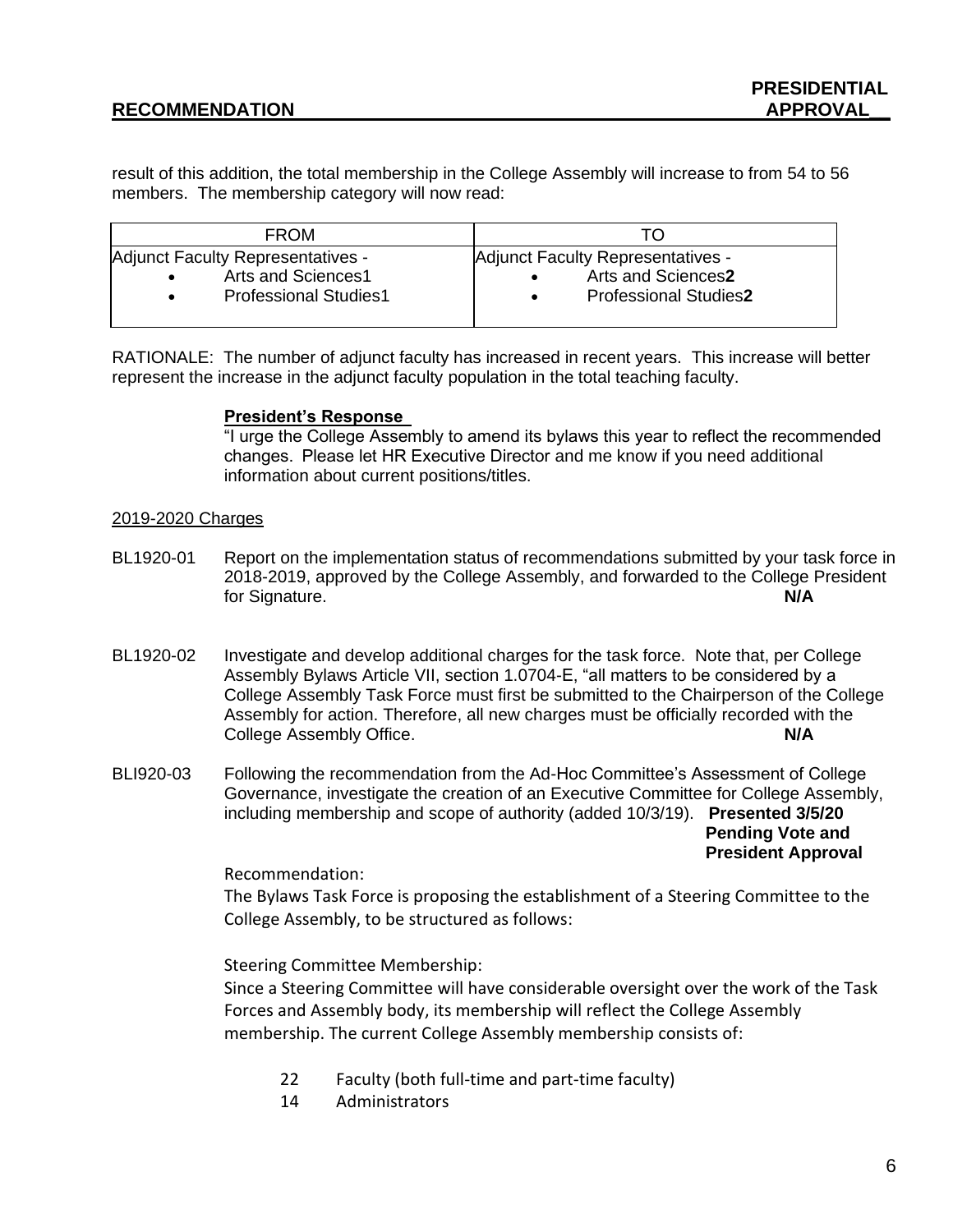- 5 Staff
- 12 Students

In order to keep the membership of the Steering Committee to a manageable and efficient number, taking approximately 10% each of the respective constituency and rounding up to the nearest whole number results in committee membership of:

3 Faculty 2 Administrators 1 Staff 2 Students

In addition, the Steering Committee will be chaired by the Chair-Elect of College Assembly. In all, nine (9) people will sit on the committee.

Each member has voting rights, and a simple majority of those present will be necessary to approve any recommendation.

Roberts Rules of Order will be followed.

### Membership

The Chair-Elect serves as the chair of the Steering Committee by virtue of the position. All other interested people can either self-nominate or be nominated during the College Assembly's regular nomination period at the start of the Spring semester. A closed ballot during the Assembly's April meeting will determine the committee's membership for the upcoming academic year.

Membership is for two years, except for students who will serve a one-year term. Students can request to serve an additional year, but the Assembly will have to vote by closed ballot to approve an additional term.

In the event that a person is not able to serve the full term, the Assembly will open nominations to the respective constituency (i.e., faculty, administrator, staff, or student). The body will vote by closed ballot during the April meeting to select a replacement for the upcoming academic year.

### Meetings

The Steering Committee can meet as often as is needed, but at a minimum it will meet prior to the start of the Spring, Summer, and Fall semesters to develop new charges and follow up on existing ones.

Meetings for upcoming Steering Committee sessions will be announced at the prior Assembly meeting.

All members of the College Assembly or Task Force will have the right to be present at any Steering Committee meeting if they inform the Chair-Elect prior to the meeting.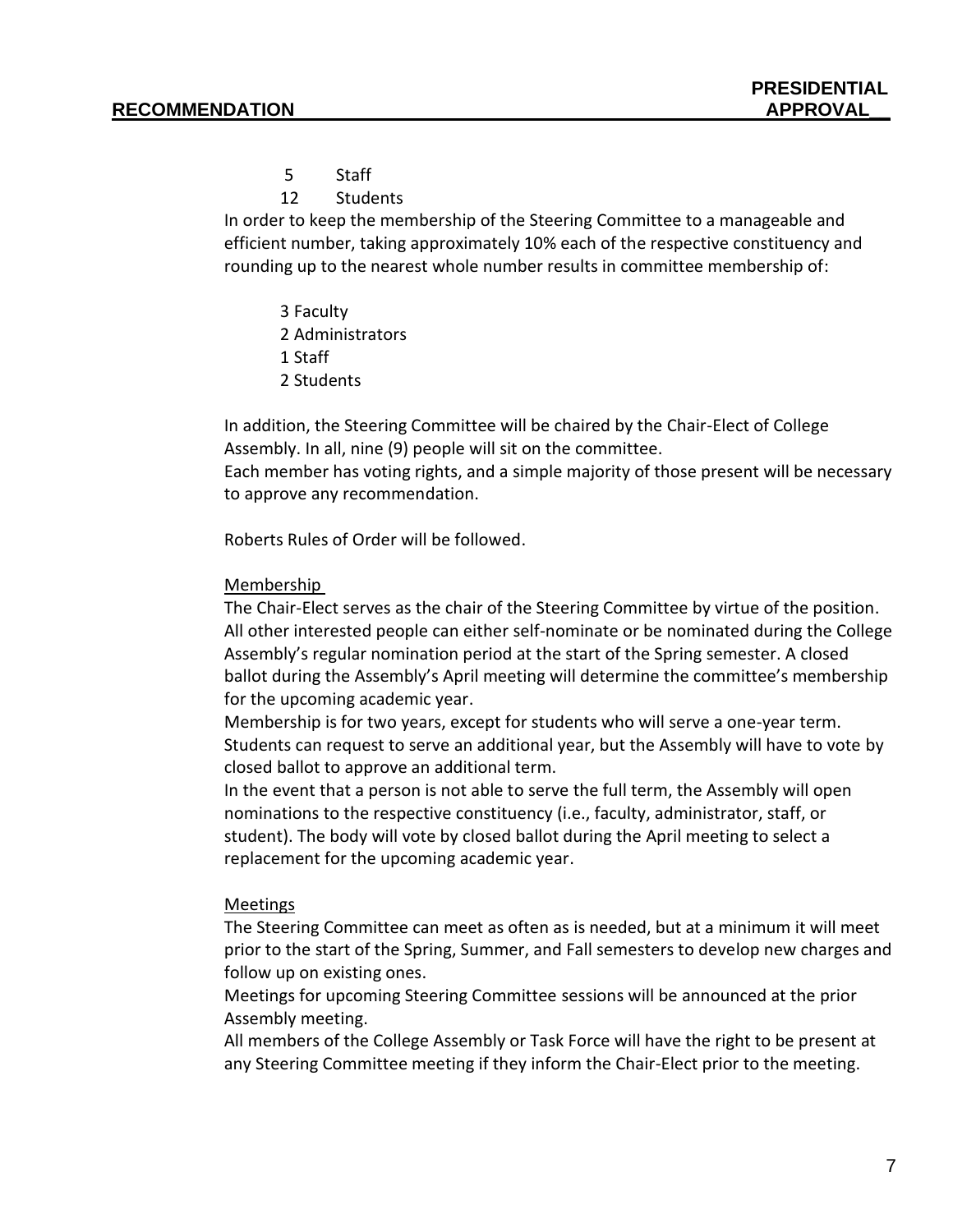They will be given the same notices and minutes as the Steering Committee members. Though they can participate in the discussions, no voting rights are granted.

A simple majority of the Steering Committee members (5) is necessary for quorum.

### Duties

The duties of the Steering Committee include:

1. Field, discuss and develop charges for the Task Forces to investigate.

a. The college community can also submit charges to the College Assembly Office, which will then be forwarded to the Steering Committee for consideration.

2. After review by the Steering Committee, feedback will be given to the originator of the charge as per the next steps:

a. If the suggested charge is approved, it will be submitted to the appropriate Task Force via the College Assembly Office.

b. If the suggested charge is deemed actionable, but not under the purview of the College Assembly, the charge will be submitted to the appropriate college office/department for action.

c. If revisions are needed, the suggested charge will be returned to the originator for further clarification or changes.

d. If the suggested charge is rejected for consideration, a rationale will be sent to the originator.

3. Review the work of the Task Forces over the past academic year and consider recharging and resubmitting any charges that were not acted upon.

4. File minutes of the Steering Committee meetings with the College Assembly Office.

### Rationale

In spring 2019, an Ad-Hoc College Assembly Committee was created to review MCC's governance system. The committee produced a report, "Assessment of College Governance Effectiveness," which found that while the current governance model works "reasonably well," one of the main challenges faced by the current model is how to generate appropriate charges for each of the Assembly's task forces. Currently, a call is sent out to the college community requesting submission of charges for the various task forces. Over the past several years, this has resulted in:

1.No charges for a task force to work on.

2.Duplicating charges that have been submitted, researched, and acted on in the past. 3.Inappropriate charges.

4.Non-applicable charges that could be more easily addressed by contacting the corresponding office directly.

This process has resulted in a perception that some of the task forces are inconsequential which, in turn, makes finding membership challenging.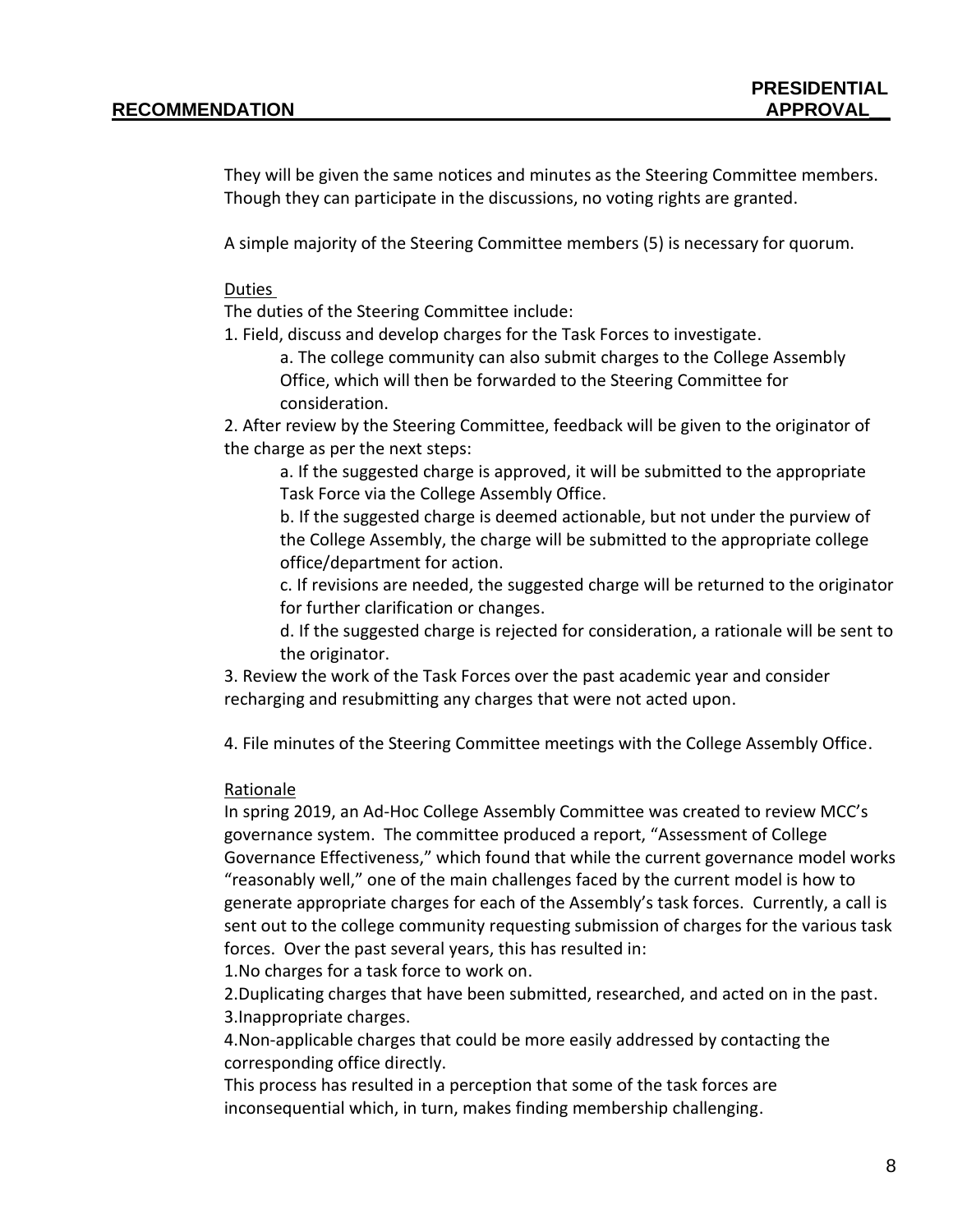As a means to develop substantive charges, the Ad-Hoc Committee on College Governance proposed the creation of a Steering Committee to field, discuss, and create charges for the task forces.

The report also indicated that College Assembly does not always provide consistent feedback and follow-through on the status of the task forces' current charges. Since a Steering Committee would help set those charges, it would also be able to have greater insight on how the charges are progressing, and how approved recommendations have been implemented.

There are several steering committee models in place at New Jersey county colleges. They all serve the same basic function of directing the work of task forces/subcommittees and the overall governance body. These models were investigated at Atlantic Cape, Brookdale, Mercer, and Passaic.

BL1920-04 Standing charge to review the By-Laws. Make appropriate recommendations. As it stands now, the Bylaws task force has no way to review the bylaws on a regular basis unless we receive a specific charge. We can add this in to our bylaws and we can make the changes and investigations as needed. **3/11/20**

> Recommendation: The By-Laws Task Force would like to add BL1920-04 as a standing charge for the By-Laws task forces.

Rationale: As the bylaws are currently set up the task force cannot review the bylaws as necessary, especially regarding membership unless there is a specific charge presented to the task force directing them to do so. Because the organizational structure of the College can change fluidly sometimes, the bylaws task force should also be nimble enough to review bylaws to be sure proper representation is assured on our various committees and task forces.

### **Campus Diversity Task Force:**

Jose Laureano, Chair

UNRESOLVED AS OF June 2019

CD1819-02 Develop a survey for LQBTQ students to determine what needs/support the College can address.

Recommendation: **2/19/20**

The Campus Diversity Taskforce recommends that our Office of Institutional Research work with the MCC Sexuality and Gender Acceptance student club, to intentionally survey students and allies of the LGBTQ community on the Middlesex County College campus for the 2019-2020 academic year. By intentionally engaging with LGBTQ students on campus, we will be able to increase the response rate and reduce the "neutral" responses from the previous fall 2018 survey. Rationale:

The Campus Diversity Taskforce investigated current efforts to survey the LGBTQ students on campus. Due to our initial conversations with the Office of Institutional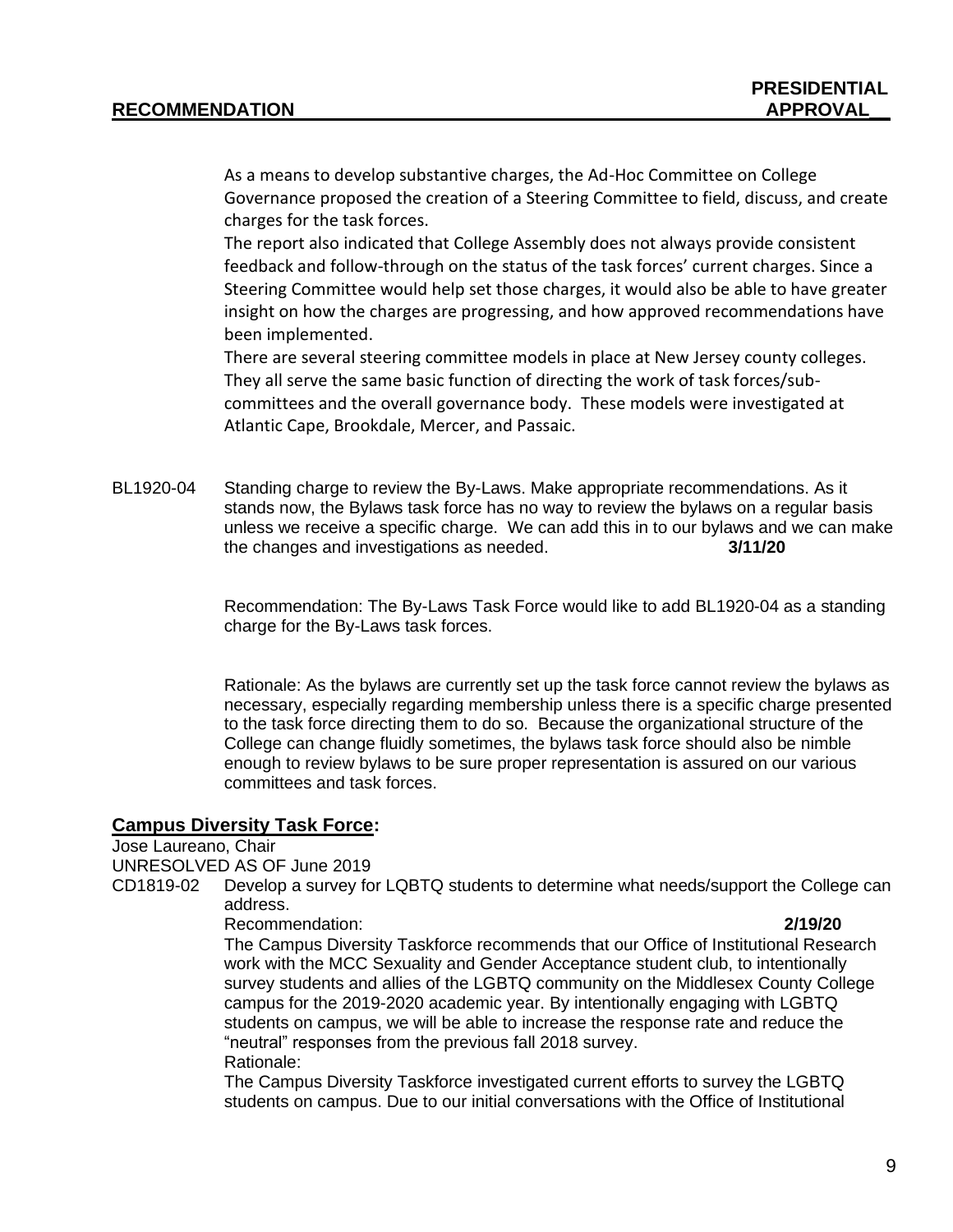Research, we were able to include a couple of questions in the fall 2018 Student Services Survey addressing the campus environment for LGBTQ students. From the preliminary results shared with the taskforce, MCC students view the campus environment as being welcoming towards LGGBTQ students. However, we had a large percentage of students who were "neutral" in their response to the statements. In our discussion with the Office of Institutional Research, the neutral response could be attributed to the lack of connection with the LGBTQ campus community. (see survey below)

### **Middlesex County College**  $\cdots$

| Course:                                                                  |                                             |                  |                |                                                                                                                                                                                                                                      |                          |     |
|--------------------------------------------------------------------------|---------------------------------------------|------------------|----------------|--------------------------------------------------------------------------------------------------------------------------------------------------------------------------------------------------------------------------------------|--------------------------|-----|
| 2427/11396 (21.30 %)<br><b>Response Rate:</b>                            |                                             |                  |                |                                                                                                                                                                                                                                      |                          |     |
|                                                                          |                                             |                  |                |                                                                                                                                                                                                                                      |                          |     |
|                                                                          |                                             |                  |                |                                                                                                                                                                                                                                      |                          |     |
|                                                                          |                                             |                  |                |                                                                                                                                                                                                                                      |                          |     |
|                                                                          |                                             |                  |                |                                                                                                                                                                                                                                      |                          |     |
| 54 - Please rate your level of agreement about the following statements: |                                             |                  |                |                                                                                                                                                                                                                                      |                          |     |
| MCC is a welcoming environment for LGBTQ students.                       |                                             |                  |                |                                                                                                                                                                                                                                      |                          |     |
| <b>Response Option</b>                                                   | Weight                                      | <b>Frequency</b> | Percent        |                                                                                                                                                                                                                                      | <b>Percent Responses</b> |     |
| Strongly disagree                                                        | (1)                                         | 32               | 1.56%          | ı                                                                                                                                                                                                                                    |                          |     |
| Disagree                                                                 | (2)                                         | 16               | 0.78%          | ı                                                                                                                                                                                                                                    |                          |     |
| Neither agree nor disagree                                               | (3)                                         | 992              | 48.37%         |                                                                                                                                                                                                                                      |                          |     |
| Agree                                                                    | (4)                                         | 697              | 33.98%         |                                                                                                                                                                                                                                      |                          |     |
| Strongly agree                                                           | (5)                                         | 314              | 15.31%         | <b>The Contract of the Contract of the Contract of the Contract of the Contract of the Contract of the Contract of the Contract of the Contract of the Contract of the Contract of the Contract of The Contract of The Contract </b> |                          |     |
|                                                                          |                                             |                  |                | ō                                                                                                                                                                                                                                    | 50<br>25                 | 100 |
|                                                                          | <b>Response Rate</b><br>2051/11396 (18.00%) |                  |                |                                                                                                                                                                                                                                      | Mean<br>3.61             |     |
|                                                                          |                                             |                  |                |                                                                                                                                                                                                                                      |                          |     |
| 54 - Please rate your level of agreement about the following statements: |                                             |                  |                |                                                                                                                                                                                                                                      |                          |     |
| MCC supports our LGBTQ students.                                         |                                             |                  |                |                                                                                                                                                                                                                                      |                          |     |
| <b>Response Option</b>                                                   | Weight                                      | Frequency        | Percent        |                                                                                                                                                                                                                                      | <b>Percent Responses</b> |     |
| Strongly disagree                                                        |                                             | 29               | 1.42%          | ı                                                                                                                                                                                                                                    |                          |     |
| Disagree                                                                 | (1)<br>(2)                                  | 18               | 0.88%          |                                                                                                                                                                                                                                      |                          |     |
| Neither agree nor disagree                                               | (3)                                         | 1019             | 49.95%         |                                                                                                                                                                                                                                      |                          |     |
| Agree                                                                    | (4)                                         | 663              | 32.50%         |                                                                                                                                                                                                                                      |                          |     |
| Strongly agree                                                           | (5)                                         | 311              | 15.25%         | <b>College</b>                                                                                                                                                                                                                       |                          |     |
|                                                                          |                                             |                  |                | o                                                                                                                                                                                                                                    | 25<br>50                 | 100 |
|                                                                          | <b>Response Rate</b>                        |                  |                |                                                                                                                                                                                                                                      | Mean                     |     |
|                                                                          | 2040/11396 (17.90%)                         |                  |                |                                                                                                                                                                                                                                      | 3.59                     |     |
|                                                                          |                                             |                  |                |                                                                                                                                                                                                                                      |                          |     |
| 54 - Please rate your level of agreement about the following statements: |                                             |                  |                |                                                                                                                                                                                                                                      |                          |     |
| MCC is an inclusive environment.                                         |                                             |                  |                |                                                                                                                                                                                                                                      |                          |     |
|                                                                          | Weight                                      | <b>Frequency</b> | <b>Percent</b> |                                                                                                                                                                                                                                      | <b>Percent Responses</b> |     |
| <b>Response Option</b>                                                   |                                             | 36               | 1.77%          | ı                                                                                                                                                                                                                                    |                          |     |
| Strongly disagree                                                        | (1)                                         |                  | 0.93%          | ı                                                                                                                                                                                                                                    |                          |     |
|                                                                          | (2)                                         | 19               |                |                                                                                                                                                                                                                                      |                          |     |
| Disagree<br>Neither agree nor disagree                                   | (3)                                         | 926              | 45.55%         |                                                                                                                                                                                                                                      |                          |     |
| Agree                                                                    | (4)                                         | 701              | 34.48%         | <b>Contract Contract</b>                                                                                                                                                                                                             |                          |     |
| Strongly agree                                                           | (5)                                         | 351              | 17.27%         |                                                                                                                                                                                                                                      |                          |     |
|                                                                          |                                             |                  |                | ۰                                                                                                                                                                                                                                    | 25<br>50                 |     |
|                                                                          | <b>Response Rate</b><br>2033/11396 (17.84%) |                  |                |                                                                                                                                                                                                                                      | Mean<br>3.65             | 100 |

# **President's Response**

"I charge Vice Presidents Herron and Scherr and Student Enrollment Services Executive Dean Laureano to draft appropriate questions to include in a survey of student in the near future and Institutional Research and Assessment Dean Meghan Alai to determine when and how to survey students (and possibly faculty and staff).  [The Deans] will report to College Assembly on the results of such a survey once conducted."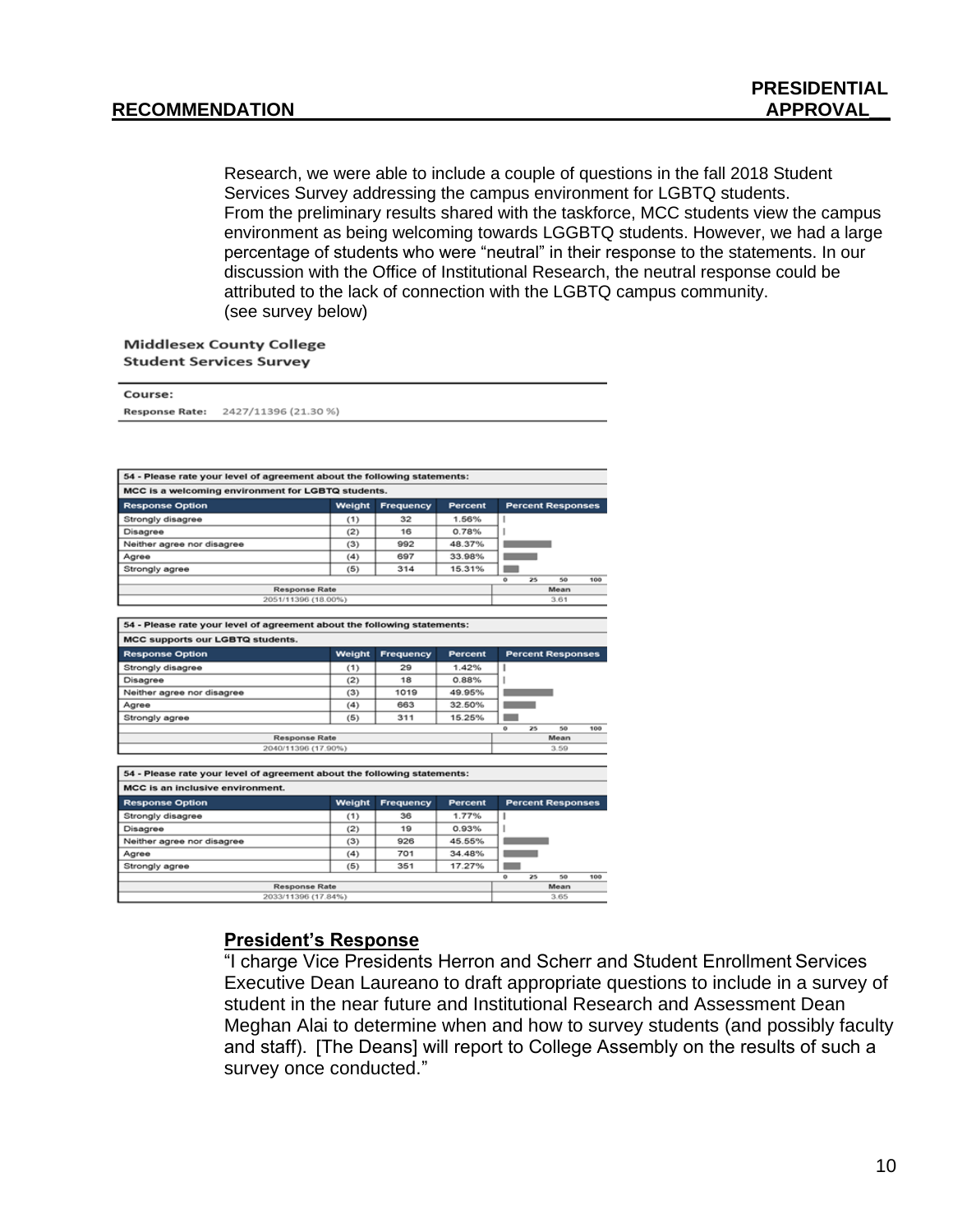CD1819-03 Create an inter-sector forum to discuss issues that LGBTQ students encounter and how to best support them.

Recommendation: **2/19/20**

The Campus Diversity Task Force recommends that we create and implement an intersector campus forum during the month of October to raise awareness and support for the LGBTQ community on campus. A planning committee comprised of students, faculty, and staff should convene to plan the annual forum starting in October 2019.

### Rationale:

The Campus Diversity Taskforce investigated current efforts to intentionally engage with the LGBTQ campus community. From our meetings and discussions, we learned about the MCC Sexuality and Gender Acceptance Club, which "provides a Safe Space for any LGBTQ+ member or supporter. The club aims to break the common stereotypes associated with those in the LGBTQ+ community by promoting equality and, most of all, acceptance."

The taskforce also learned that October is "LGBTQ History Month" and June is "Pride Month" to honor the 1969 Stonewall riots in Manhattan. Unfortunately, there does not seem to be any major recognition or coordinated intentional programming on the MCC campus during these designated months on a consistent basis.

# **President's Response**

"I charge Student and Enrollment Services Executive Dean Laureano and HR Executive Director Morgan to determine appropriate forums for discussion of issues related to support of LGBTQ students.  Given the timing, the process of planning for such forums will begin in Spring 2020 and continue into the 2020-2021 academic year.  Jose and Joe will report to the College Assembly by the end of the 2019-2020 academic year on the plans for raising awareness and support of the LGBTQ community on campus and for convening forums for discussion." 

## 2019-2020 Charges

- CD1920-01 Report on the implementation status of recommendations submitted by your task force in 2018-2019, approved by the College Assembly, and forwarded to the College President for Signature. **N/A**
- CD1920-02 Review recommendations going back 5 years and assess their implementation and possible need to be readdressed. **N/A**
- CD1920-03 Investigate and develop additional charges for the task force. Note that, per College Assembly Bylaws Article VII, section 1.0704-E, "all matters to be considered by a College Assembly Task Force must first be submitted to the Chairperson of the College Assembly for action. Therefore, all new charges must be officially recorded with the College Assembly Office. **N/A**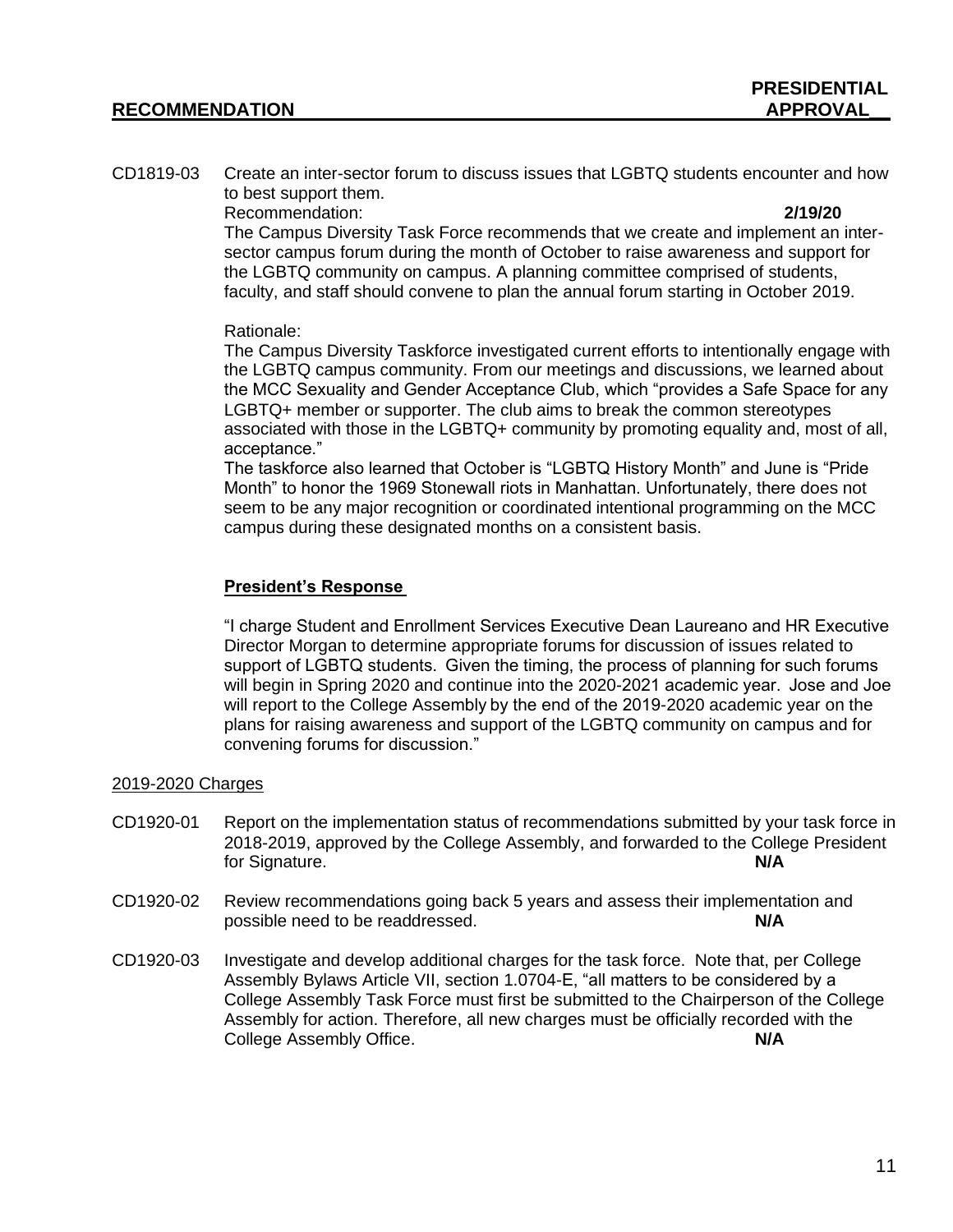# **Campus Life and Community Concerns Task Force:**

Annie Hogan, Chair UNRESOLVED AS OF June 2019

CL1819-03 Examine the need for a full-time nurse on staff. Rationale: Students, faculty, and staff may have heath needs or questions that can be handled more expediently by full a time nurse.

Taskforce Recommendation: **2/19/20**

The current nurse works part time, three days per week, from 8:30 a.m. – 4:30 p.m. That service falls under the umbrella of "Health and Safety", a search term which may be unfamiliar to students. That department is located in the Mill Gate Building, a structure far removed from the busiest areas on campus. Given the above, it is recommended that the need for a full time or another part time nurse be explored further.

Per the website, the office can offer:

- Nursing assessment of health problems and referrals as needed.
- Health counseling to assist in coping with health problems and to help promote healthier life-styles.
- First aid/urgent care that may help reduce serious complications.
- Immunization offered "at cost" to current students.
- Maintenance of health records required for all students participating in clinical areas required by contract with clinical sites.
- Sanitary supplies are available at the Health & Safety Office.
- Health information brochures are available.

The office is instrumental in maintaining health records for students participating in clinical areas and this is an important function and active area of service. The nurse accompanies police officers when they respond to a medical emergency on campus. The office has seen a steady decrease in students seeking their services. This could have resulted from the federal health mandate extending health insurance benefits to those up to 26 years of age and requiring that people purchase health insurance. The number of uninsured students dropped. However, the new federal administration plans to enact changes to the program in the upcoming year which may again impact students and their options for medical care.

Given the above information, it is possible that there may be a current undetected need for another part time or a full-time nurse on campus if students were made aware of the services. It is also possible that depending federal laws impacting health insurance for the college age student population may again result in higher number of uninsured students.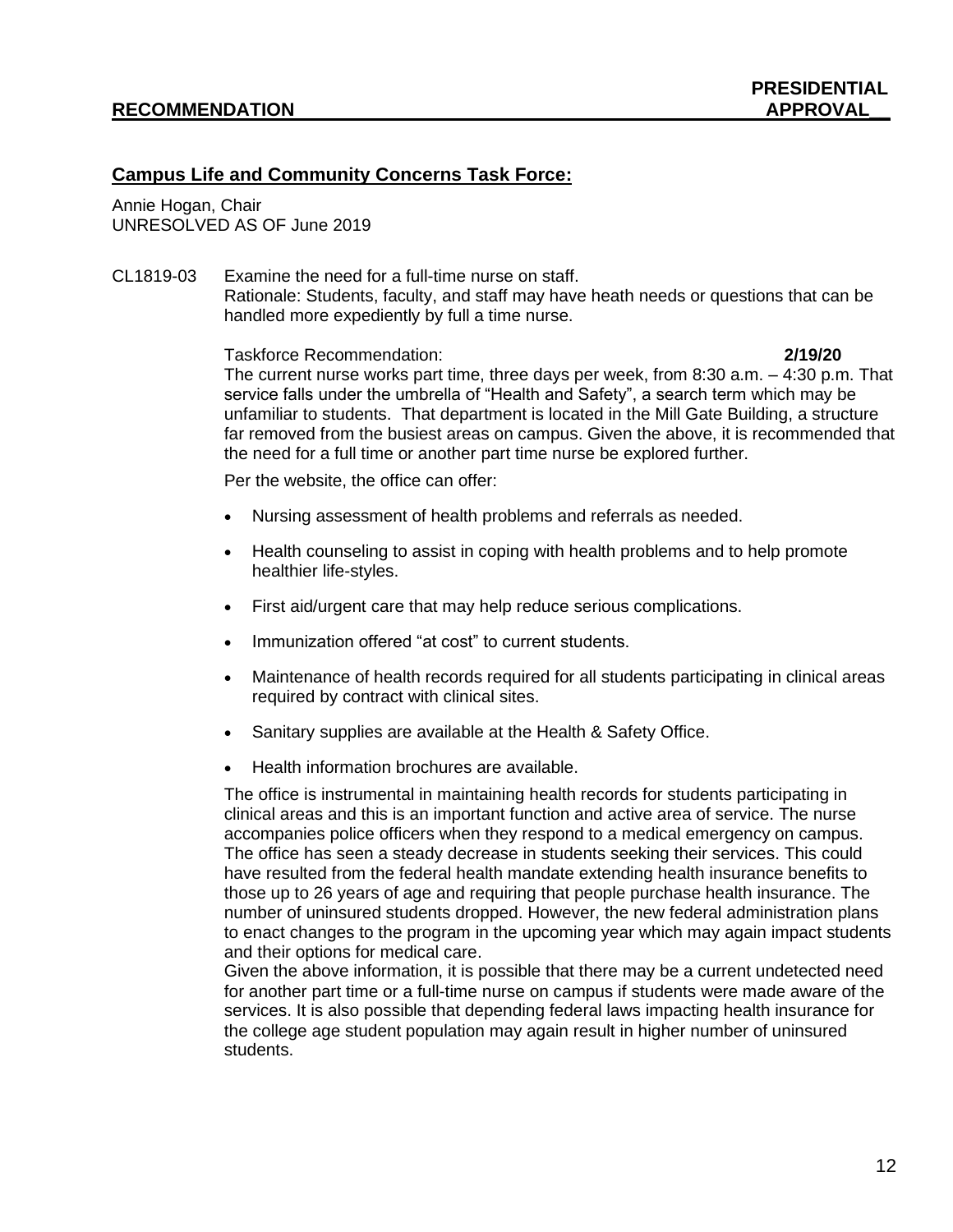### **President's Response**

"I am charging Vice President Herron to assess the current usage of our part-time nurse as well as the need for nursing services and to survey the other 18 community colleges in New Jersey to learn what sorts of nursing services, if any, each currently provides.  We will report to [the] College Assembly by the end of the 2019-2020 academic year [on] the results of that assessment and survey." 

CL1819-05 Investigate and recommend some environmentally sound practices and programs that the College can implement or in which the College can participate. Rationale: The impact of climate change and the degradation of natural resources are consistently in the news. Responding to our collective responsibility to mitigate the negative human impact on the planet, many colleges have robust sustainability programs or committees. They are charged with investigating, advising or recommending policies, procedures and practices that lessen the college's carbon footprint and improve the environment. Middlesex County College has made some sustainability efforts, i.e. LEEDS buildings,

energy efficient indoor lighting, some recycling, but MCC has no sustainability office, committee or web presence that highlights these efforts, nor any group that helps promote additional efforts. Ideally, the College Assembly could investigate how other colleges handle sustainability issues and make recommendations on what and how to implement them on this campus.

Taskforce Recommendation: **2/19/20**

- 1. Be an EPA Green Power Partner. For more details visit: t tps://www.epa.gov/greenpower
- 2. Establish a Sustainability team to address sustainability and waste reduction options, campus wide. Have this team head up 'Earth Week' in April.
- 3. Provide a link to "Ways You Can Protect the Environment" or "Ways You Can Help Save the Planet" on MCC Home Page
- 4. Promote enrolment to the new A.S. program in Sustainability and have non-credit courses housed within the Continuing Education area in sustainability.

Taskforce Rationale:

- 1. Being an EPA Green Power Partner, MCC can get expert advice/help on and access to tools and resources to identify the types of green power products that best meets MCC's energy goals and needs.
- 2. The Sustainability team would be responsible for assessing the current waste generation on MCC campuses, partner with local organizations such as Sustainable Jersey and Sustainable Jersey for Schools to explore ways to reduce, reuse, and recycle waste. This team would also make recommendations on and help in implementing programs on energy and water conservation –installation of energy and water saving touch free faucets and automatic flushometers in restrooms (in every building on Main, New Brunswick, and Perth Amboy Campuses) and water fountains. The team would also work with Facilities in purchase and training of their staff in the use of environmentally friend cleaning products with auto-dilution control to prevent waste and promote safety.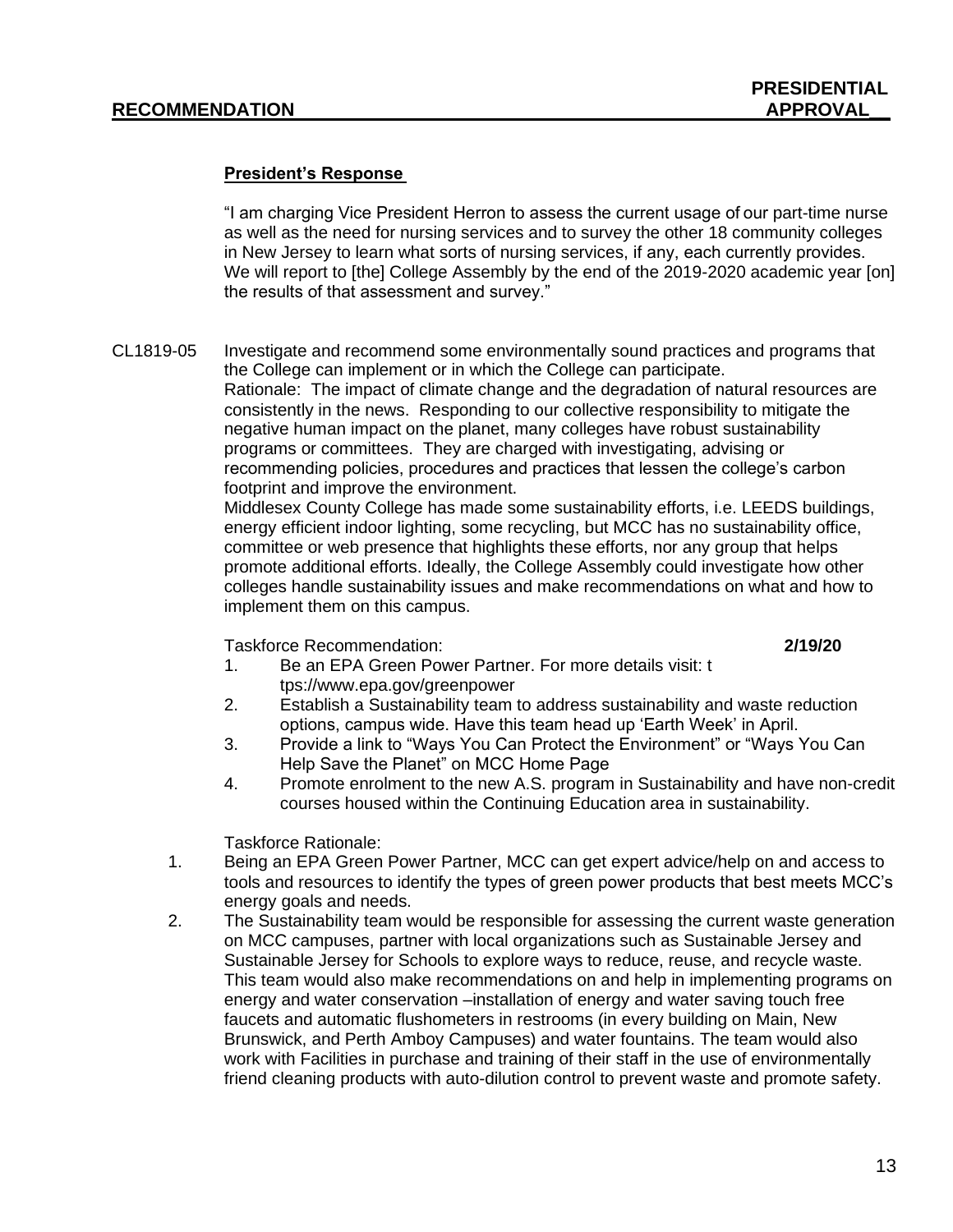The Sustainability team could head up activities and service-learning projects for "Earth Week" in April of each year.

- 3. Any effort to reduce waste and saving our environment and planet starts with us. Providing a link on MCC Home Page would provide all stakeholders easy access to ideas and ways to reduce waste and do their part in protecting the environment and planet, so students, staff, faculty, administrators, and the community can find ways to be active participants.
- 4. Offering credit (the launch of the new Sustainability A.S. Program) and non-credit courses (via Continuing Education) in sustainability would provide various stakeholders (students, staff, faculty, administrators, and the wider community) an opportunity to learn and incorporate sustainability in their everyday life.

## **President's Response:**

"I appreciate and applaud the spirit behind these recommendations and commit to reporting to College Assembly as to what may be done in response to each of the four specific recommendations. 

I charge Facilities Executive Director Drost to investigate the specific ideas regarding adoption of environmentally sound practices and programs.  I also charge Vice Presidents Campbell and Scherr to investigate ways to address promotion of the Sustainability A.S. Degree program and current and new related offerings in non-credit, and increasing information on the MCC home page about sustainability.  Don, Michelle, and Linda will report to College Assembly by the end of the Fall 2020 semester on current practices and initiatives that the College plans to adopt going forward as well as the current array of credit and non-credit options in the field of sustainability and how they are marketed." 

CL1819-06 Examine ways in which to reduce the amount of single-use plastics on campus. Rationale: A recent service-learning project revealed a disturbing amount of single-use plastics in the refuse on campus. Single-use plastics are not biodegradable, are often not recyclable, release toxins as they degrade, and present an unnecessary hazard to our environment.

Recommendation: **2/19/20**

Immediate short-term: Provide plastic straw only upon request Short-term: Encourage use of reusable containers such as lightweight stainlesssteel water bottles, glass bottles and straws, and To-Go-Cups

Long-term: Use of compostable and bio-degradable plates, cups, to-go containers, and utensils. At the next Food services renewal of contract, write into the contract itself that MCC has banned single use plastics and would need to provide more 'green' options for use on campus.

Rationale: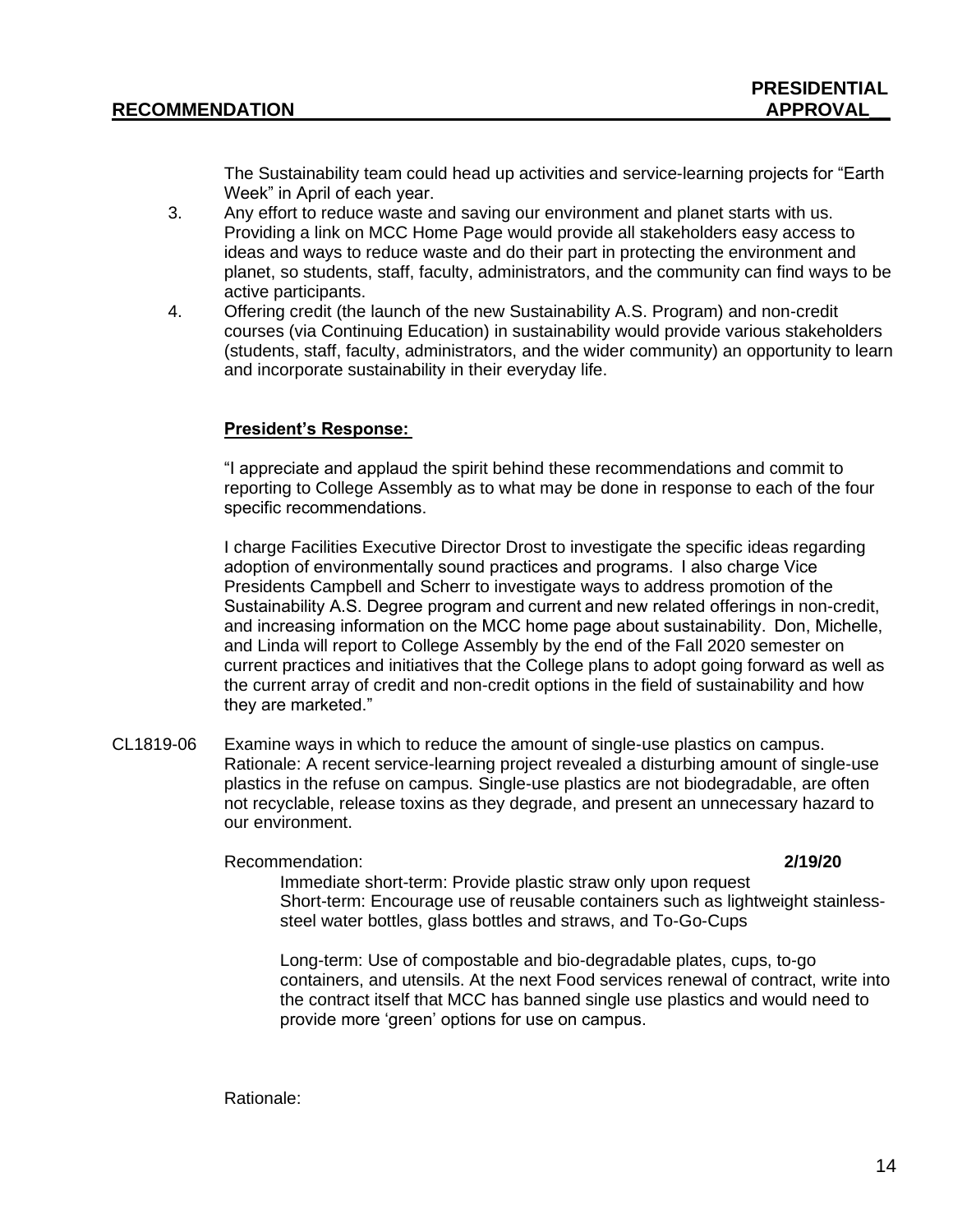Immediate short-term: Many food establishments have adapted this option and provide a plastic straw only upon request, thus reducing the plastic straw waste. This is also done in Europe and Australia.

Short-term: MCC welcome pack should include lightweight stainless-steel water bottles so new students can use these instead of plastic water bottles. Similarly, non-toxic, safe, clear glass bottles can be recycled. Reusable to-go-cups serve similar purpose and reduce the amount of paper or plastic cup usage.

Long-term: MCC can evaluate the use of non-plastic materials such as compostable or bio-degradable products, and work with the sustainability team and students in sustainability course(s) to develop ways to make compost or dispose of the bio-degradable products.

### **President's Response**

"I appreciate and applaud the spirit behind these recommendations and commit to reporting to the College Assembly as to what may be done in response to each of the three specific recommendations. 

I charge Vice President Herron and Facilities Executive Director Drost to investigate the specific ideas regarding efforts on the part of the College to reduce the amount of singleuse plastics on campus within the constraints of the College's current contract with Culinart, our food and vending services vendor through June 2021.  Jeff and Don will report to College Assembly by the end of the 2019-2020 academic year."

### 2019-2020 Charges

- CL1920-01 Report on the implementation status of recommendations submitted by your task force in 2018-2019, approved by the College Assembly, and forwarded to the College President for Signature. **N/A**
- CL1920-02 Review recommendations going back 5 years and assess their implementation and possible need to be readdressed. **N/A**
- CL1920-03 Investigate and develop additional charges for the task force. Note that, per College Assembly Bylaws Article VII, section 1.0704-E, "all matters to be considered by a College Assembly Task Force must first be submitted to the Chairperson of the College Assembly for action. Therefore, all new charges must be officially recorded with the College Assembly Office. **N/A**
- CL1920-04 Examine the need for a policy regulating the use of wheeled recreational devices (e.g.: skateboards, scooters, skates, etc.) inside buildings on campus. **No Rec.**

Rationale: A staff member reported multiple incidences of the use of such devices in campus buildings.

CL1920-05 (Added 1/23/20) Consider recommending the placement of television monitors in the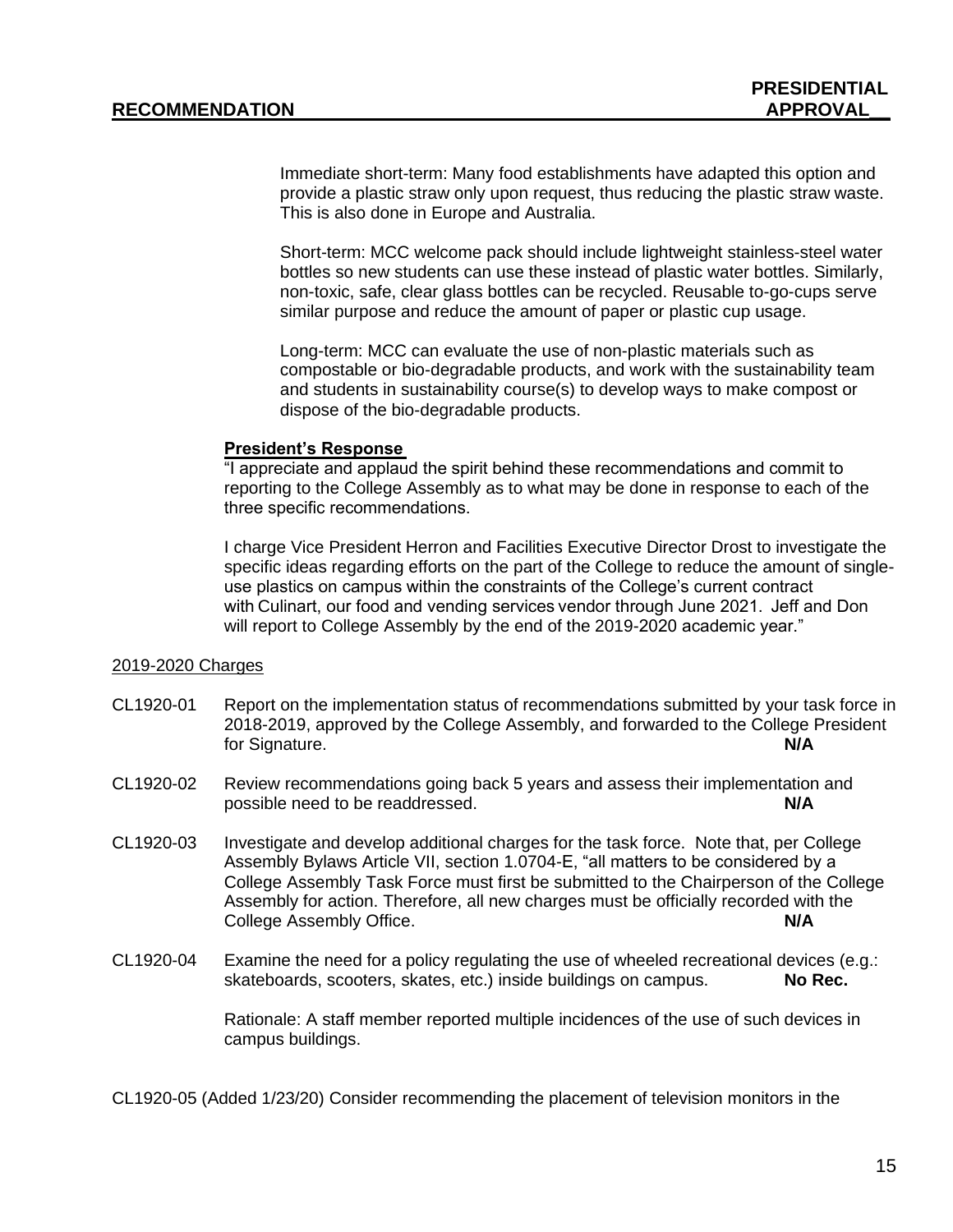lobbies of campus buildings which host meetings and/or events. These monitors can be programmed to display pertinent information (e.g.: times and locations of meetings) and upcoming events in the building. **No Rec.**

Rationale: We are currently using Event Management Service Software on campus for all scheduled events, but that software is more for the Administration to view than for the students, or visitors on campus. It is in the interest of MCC to make it easier for both the campus community and all of our visitors to do business on our campus.

Examples:

- Lunch special for the culinary kitchen, and Starbucks in Main Hall.
- Upcoming student life events
- Scheduled sport events
- Counseling info
- Campus Map

### **Curriculum Task Force:**

Kathleen Costanzo, Chair

# **STANDARD CURRICULUM**

| <b>English</b>                     |                                                    |          |
|------------------------------------|----------------------------------------------------|----------|
| <b>ENG 236</b>                     | <b>Creative Writing: Poetry</b>                    | 1/14/20  |
| <b>ENG237</b>                      | <b>Creative Writing: Prose</b>                     | 1/14/20  |
| <b>History and Social Sciences</b> |                                                    |          |
| <b>HES121</b>                      | Foundations of Exercise Science and Sports Studies | 1/14/20  |
| HES.AA                             | <b>Health and Exercise Science</b>                 | 3/18/20  |
| <b>HES122</b>                      | Concepts of Physical Fitness and Wellness          | 3/18/20  |
| <b>HES123</b>                      | <b>Strength Training and Conditioning</b>          | 3/18/20  |
| <b>HES125</b>                      | <b>Fitness and Cardiorespiratory Conditioning</b>  | 3/18/20  |
| <b>POS223</b>                      | International Relations                            | 3/18/20  |
| LASS.AA                            | Liberal Arts: Social Science Option (deactivation) | 3/18/20  |
| <b>Natural Sciences</b>            |                                                    |          |
| <b>BIO 135</b>                     | Concepts of Biology                                | 11/25/19 |
| <b>SCI 179</b>                     | Climate Science                                    | 11/25/19 |
| <b>Nursing</b>                     |                                                    |          |
| <b>NRB133</b>                      | <b>LPN to RN Transition Course</b>                 | 1/14/20  |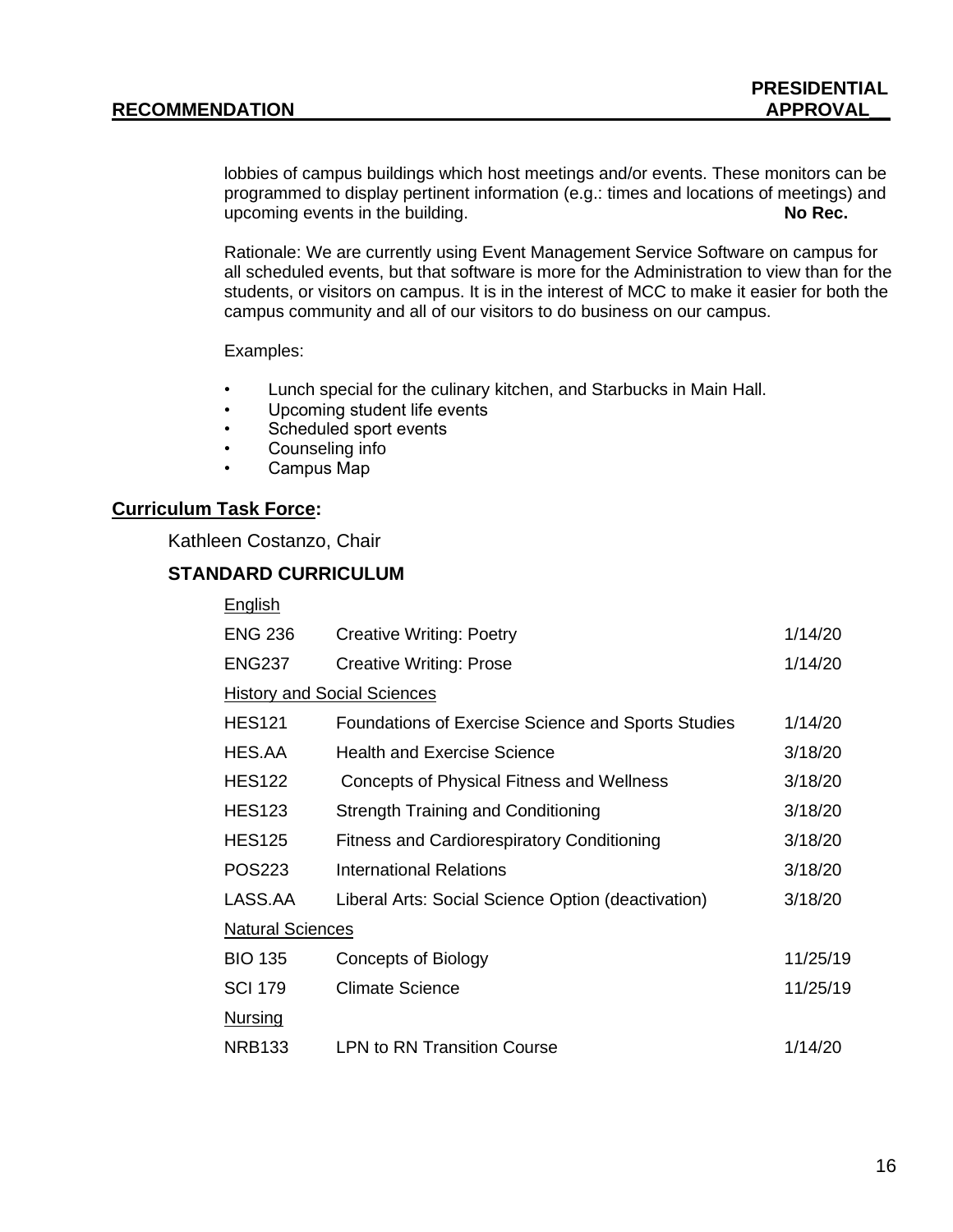# **FAST TRACKS**

# Business and Computer Science

| ACC.AAS         | <b>Accounting AAS</b><br><b>Clarify requirements</b>                                                                                                                                                                            |
|-----------------|---------------------------------------------------------------------------------------------------------------------------------------------------------------------------------------------------------------------------------|
| MKT.AAS         | <b>Marketing AAS</b><br><b>Clarify requirements</b>                                                                                                                                                                             |
| <b>BIS.AS</b>   | <b>Business Information Systems AS</b><br><b>Clarify requirements</b>                                                                                                                                                           |
| LABUS.AS        | <b>Liberal Arts: Business</b><br>Clarify paired course requirements                                                                                                                                                             |
| MGT.AAS         | <b>Management AAS</b>                                                                                                                                                                                                           |
| <b>CSNN.AAS</b> | <b>Clarify requirements</b><br><b>Network Administration and Support AAS</b><br>Clarify technical elective options                                                                                                              |
| <b>FMR.AAS</b>  | <b>Fashion Merchandising and Retail Management AAS</b><br><b>Clarify requirements</b>                                                                                                                                           |
| CSC.AS          | <b>Computer Science Transfer AS</b><br>Clarify technical elective options                                                                                                                                                       |
| CSI.AAS         | <b>Computer Information Systems AAS</b><br>Clarify technical elective options                                                                                                                                                   |
| <b>CSNN.AAS</b> | Network Administration and Support Associate of Applied Science<br>Correct requirements on previous fast track                                                                                                                  |
| <b>CSC106</b>   | Intermediate PC Applications with Programming<br>Change prerequisites from CSC105 or CSC107 or IDC102 and MAT104 or<br>appropriate score on college placement test to MAT 104 or appropriate<br>score on college placement test |

Dental Hygiene<br>DHY.AAS D Dental Hygiene AAS Change in course order to allow full time status in fourth semester.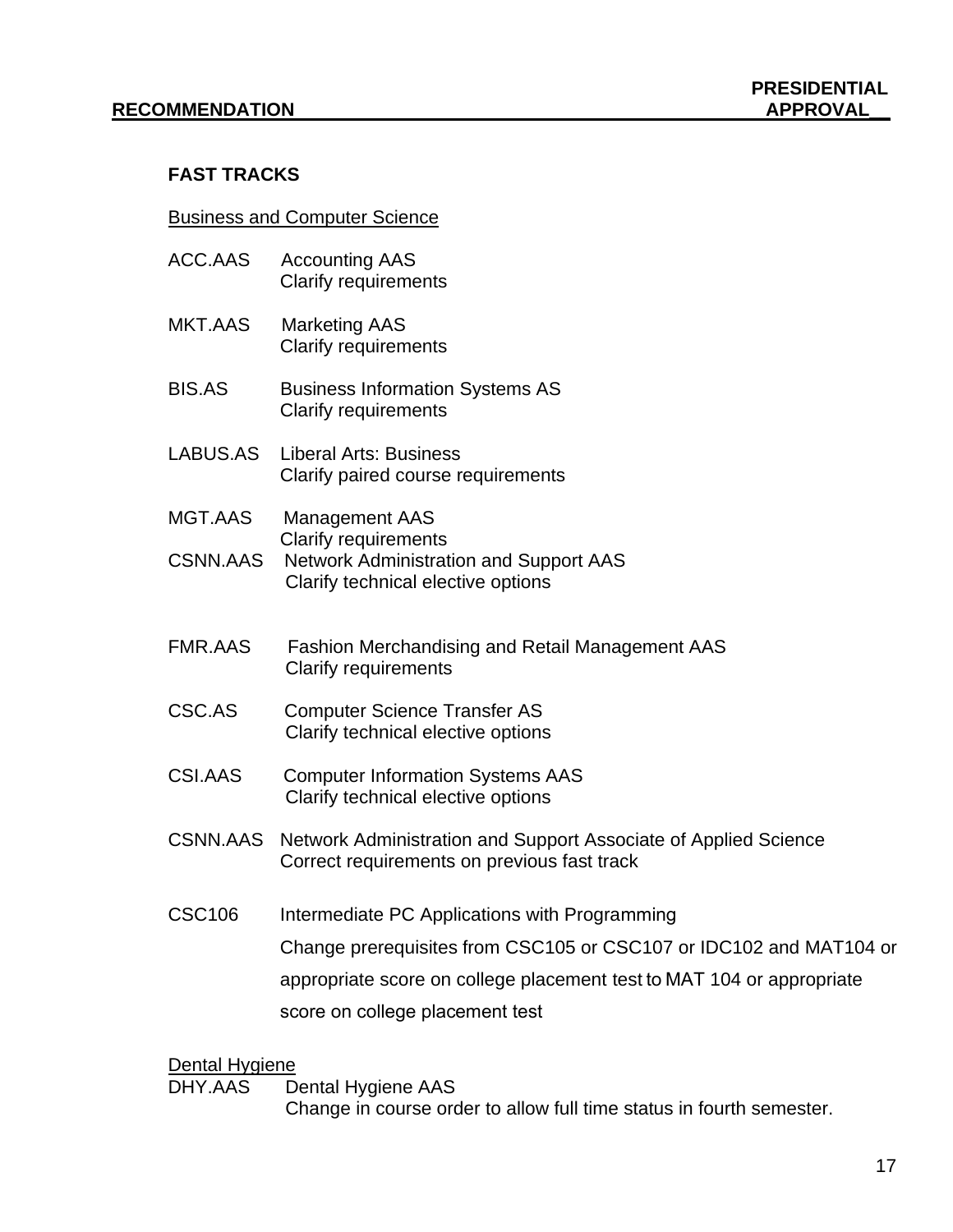DHY 208 Pharmacology Change in pre-requisites

# ESL, Languages, and Cultures

ESL.UNESL Non-Degree program Labeling of Course levels

# ESL (multiple)

Change ESL course titles to reflect new level numbering system

LAMLA.AA Liberal Arts: Modern Language Associate of Arts degree Revised program learning outcomes

# ESL Program

Modify the prerequisite languages in the ESL courses to reflect the new program numbering 

### History and Social Sciences

|        | LAAFA.AA     Liberal Arts: African-American Studies<br>Add an approved elective   |
|--------|-----------------------------------------------------------------------------------|
| EDU.AS | <b>Education Transfer</b><br>Change to history elective options                   |
|        | LAPED.AA Liberal Arts: Physical Education/Recreation<br>Add and clarify electives |
| EDU.AS | Education Transfer A.S.                                                           |

Correct BIO111 to BIO 131 for Gen Ed Science elective 

## Natural Sciences

PHY101 Principles of Physics

Change prerequisite from MAT107 or equivalent to MAT101, MAT102, MAT123, or equivalent 

PHY125 General Physics I Lab  Change prerequisite from MAT 129 or MAT 129A/MAT129B to prerequisite of MAT 129 and corequisite of PHY123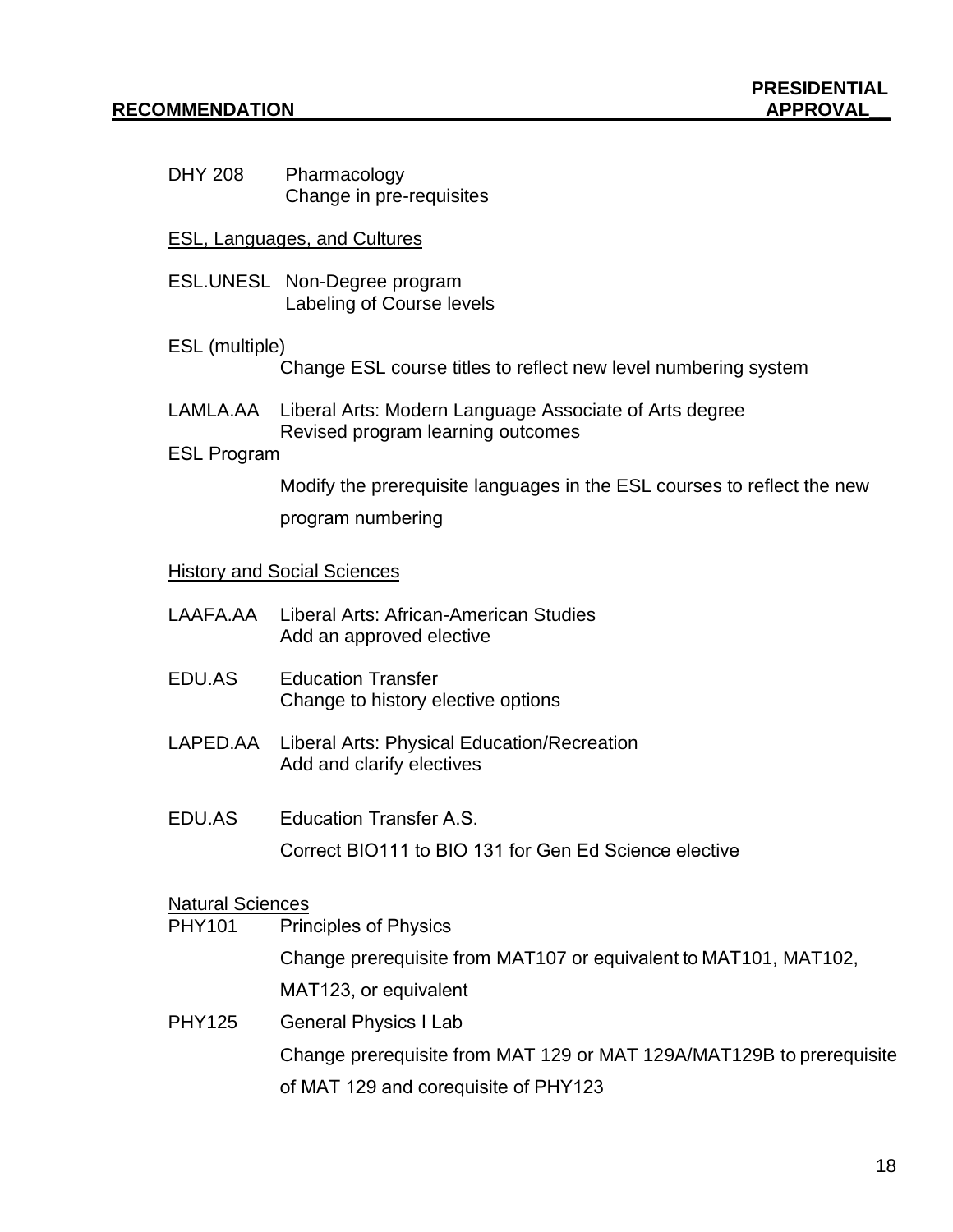| <b>PHY126</b>                                  | <b>General Physics II Lab</b>                                          |
|------------------------------------------------|------------------------------------------------------------------------|
|                                                | Change prerequisite from PHY 125 to prerequisite of PHY125 and Co-     |
|                                                | requisite of PHY124                                                    |
| <b>PHY 133</b>                                 | <b>Analytical Physics I</b>                                            |
|                                                | Change corequisite MAT 131 Analytical Geometry and Calculus I to a     |
|                                                | prerequisite, add MAT132 Analytical Geometry and Calculus II as a      |
|                                                | corequisite                                                            |
| <b>PHY 134</b>                                 | <b>Analytical Physics II</b>                                           |
|                                                | Change corequisite of MAT 132 to a prerequisite, add MAT233 Analytical |
|                                                | Geometry and Calculus II as a corequisite                              |
| PHY.AS                                         | <b>Physics Science Transfer</b>                                        |
|                                                | Replace 2 PE credits with MEC119 Graphic Science                       |
|                                                |                                                                        |
| <b>Professional Studies</b><br><b>HLTH.AAS</b> | <b>Health Science, AAS</b>                                             |
|                                                | Clarify lab science option                                             |
| AHPP.AS                                        | Allied Health Pre-Professional A.S.                                    |
|                                                | Remove BIO 131 as a Science/Math elective                              |
|                                                |                                                                        |
| PUBH.AS                                        | Public Health A.S.                                                     |
|                                                | Specify that the two required language courses are to be a language    |
|                                                |                                                                        |

sequence  

# **Educational Resources Task Force:**

- ER1920-01 Report on the implementation status of recommendations submitted by your task force in 2018-2019, approved by the College Assembly, and forwarded to the College President for Signature.
- ER1920-02 Review recommendations going back 5 years and assess their implementation and possible need to be readdressed.